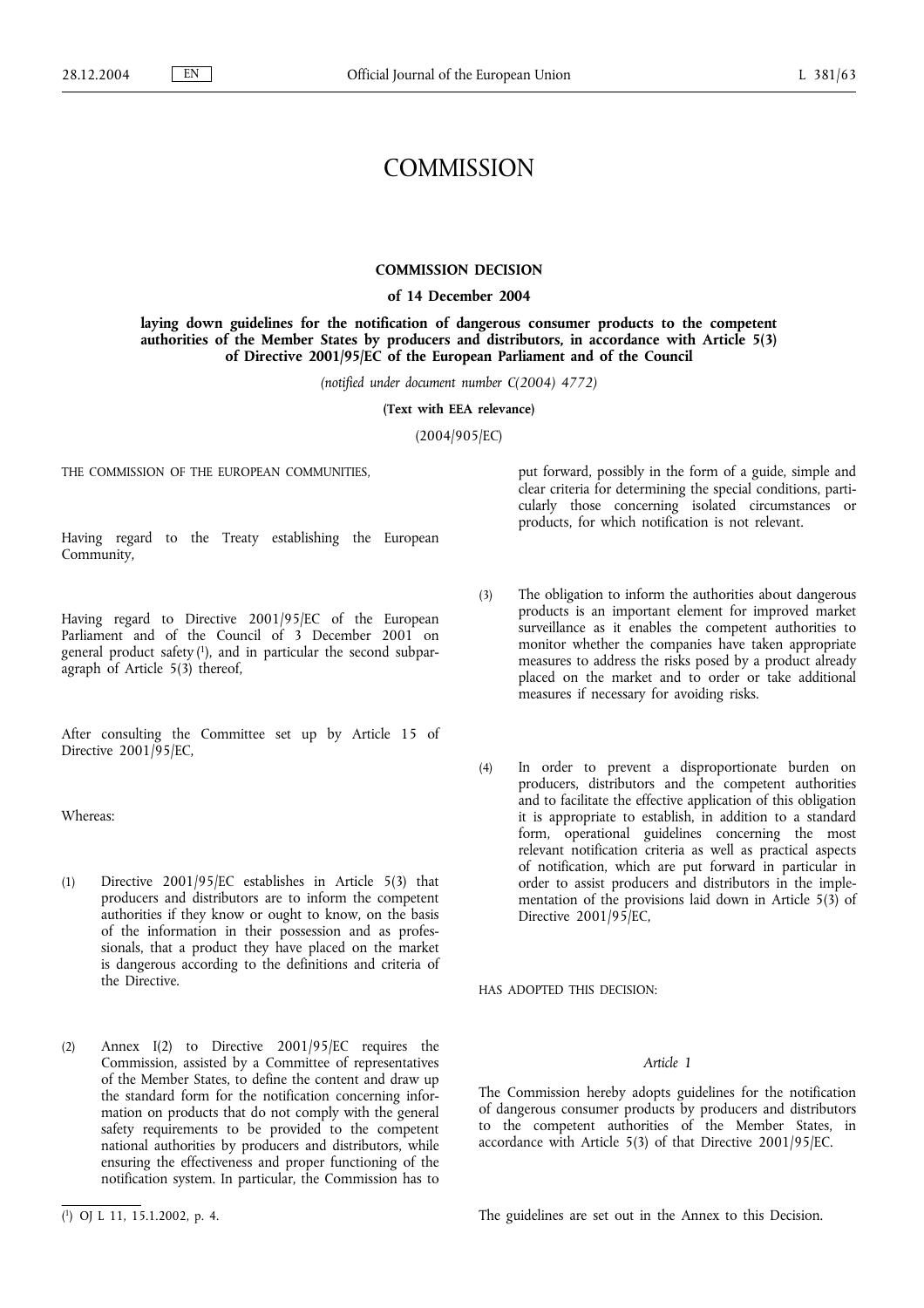*Article 2*

This Decision is addressed to the Member States.

Done at Brussels, 14 December 2004.

*For the Commission* Markos KYPRIANOU *Member of the Commission*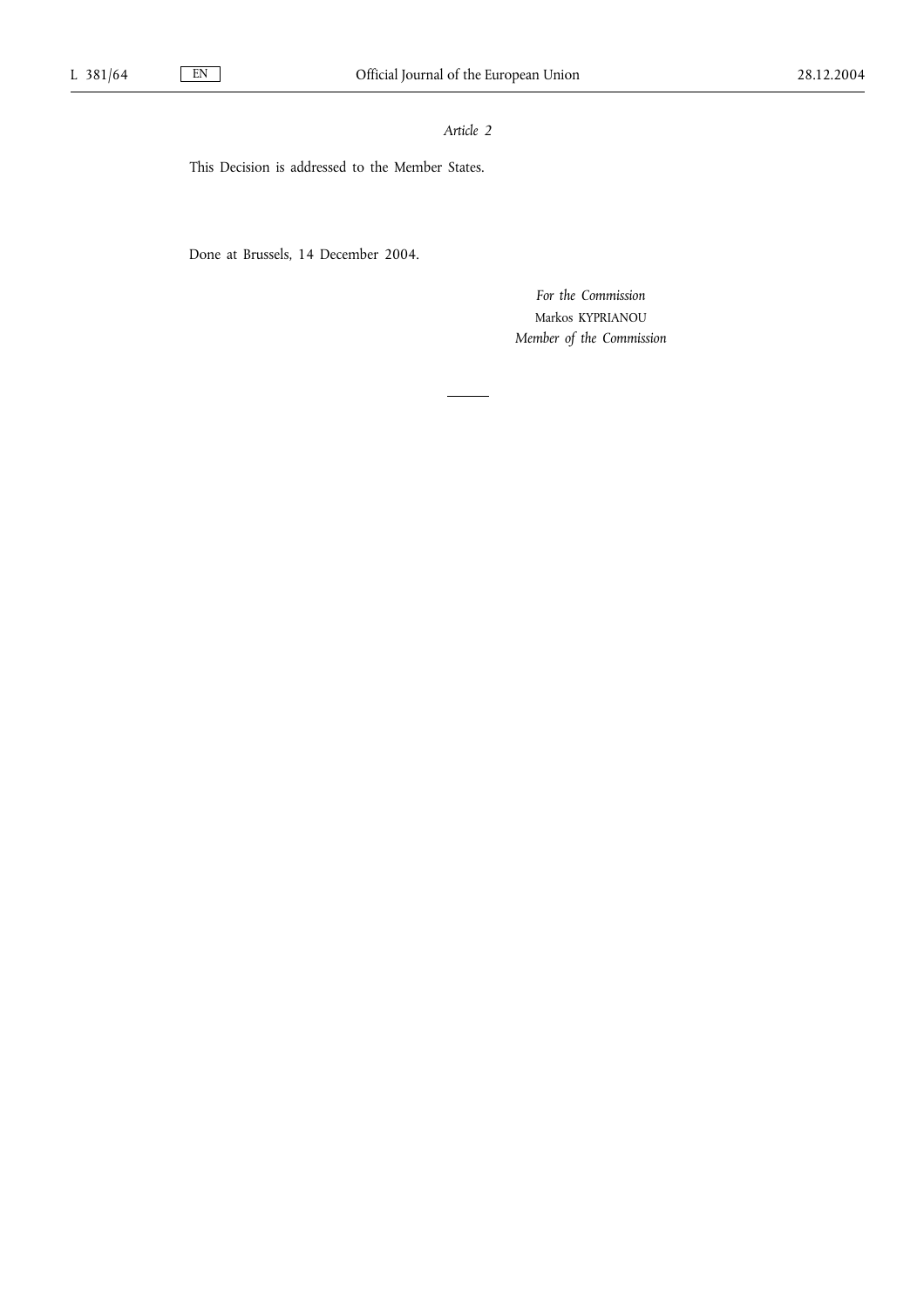#### *ANNEX*

#### **Guidelines for the notification of dangerous consumer products to the competent authorities of the Member States by producers and distributors in accordance with Article 5(3) of Directive 2001/95/EC**

- 1. INTRODUCTION
- 1.1. *Background and objectives of the guidelines*

The General Product Safety Directive (GPSD) aims to ensure that non-food consumer products placed on the EU market are safe. It includes an obligation for producers and distributors to provide information on findings and measures concerning dangerous products to the competent authority.

The GPSD mandates the Commission, assisted by the GPSD Committee of Member States, to draw up a guide defining simple and clear criteria to facilitate the effective application of this obligation. In addition the guide is to simplify the work of economic operators and the competent authorities by defining the particular conditions, especially isolated circumstances or products, for which notification is not appropriate. The guide should also define the content and lay out of the standard form for notifications by producers and distributors to the authorities.

In particular the Commission is responsible for ensuring the effectiveness and proper functioning of the notification procedure.

The objectives of these guidelines are therefore to:

- (a) clarify from the operational point of view the scope of producers' and distributors' obligations in such a way that only the information relevant for risk management is notified and that any information overload is prevented;
- (b) make reference to relevant criteria for applying the concept of 'dangerous products';
- (c) provide criteria for identifying the 'isolated circumstances or products' for which notification is not relevant;
- (d) define the content of notifications, in particular the information and data required, and the form to be used;
- (e) identify to whom and how the notification should be submitted;
- (f) define the follow-up action to be taken by the Member States receiving a notification and the information to be provided on such follow-up.
- 1.2. *Status and further developments of the guidelines*

#### Status

These are operational guidelines. These guidelines have been adopted by the Commission, after consultation of the Member States within the GPSD Committee acting in accordance with the advisory procedure.

They therefore represent the reference document for the application of the provisions of the GPSD concerning notification of dangerous consumer products to the competent authorities of the Member States by producers and distributors.

#### Further developments

These guidelines will need to be adapted in the light of experience and of new developments. The Commission will update or amend them as necessary in consultation with the Committee referred to in Article 15 GPSD.

## 1.3. *To whom the guidelines are addressed*

These guidelines are addressed to the Member States. They should be used to guide producers and distributors of consumers' products as well as the national authorities designated as contact points to receive information from producers and distributors, in order to ensure the effective and consistent application of the notification requirement in question

- 2. SUMMARY OF THE PROVISIONS IN THE GPSD ON NOTIFICATION BY PRODUCERS AND DISTRIBUTORS
- 2.1. *Obligation to inform competent authorities in the Member States*

Under the GPSD, producers and distributors must inform the competent authorities if they know or ought to know, on the basis of the information in their possession and as professionals, that a product they have placed on the market is dangerous (according to the definitions and criteria of the Directive).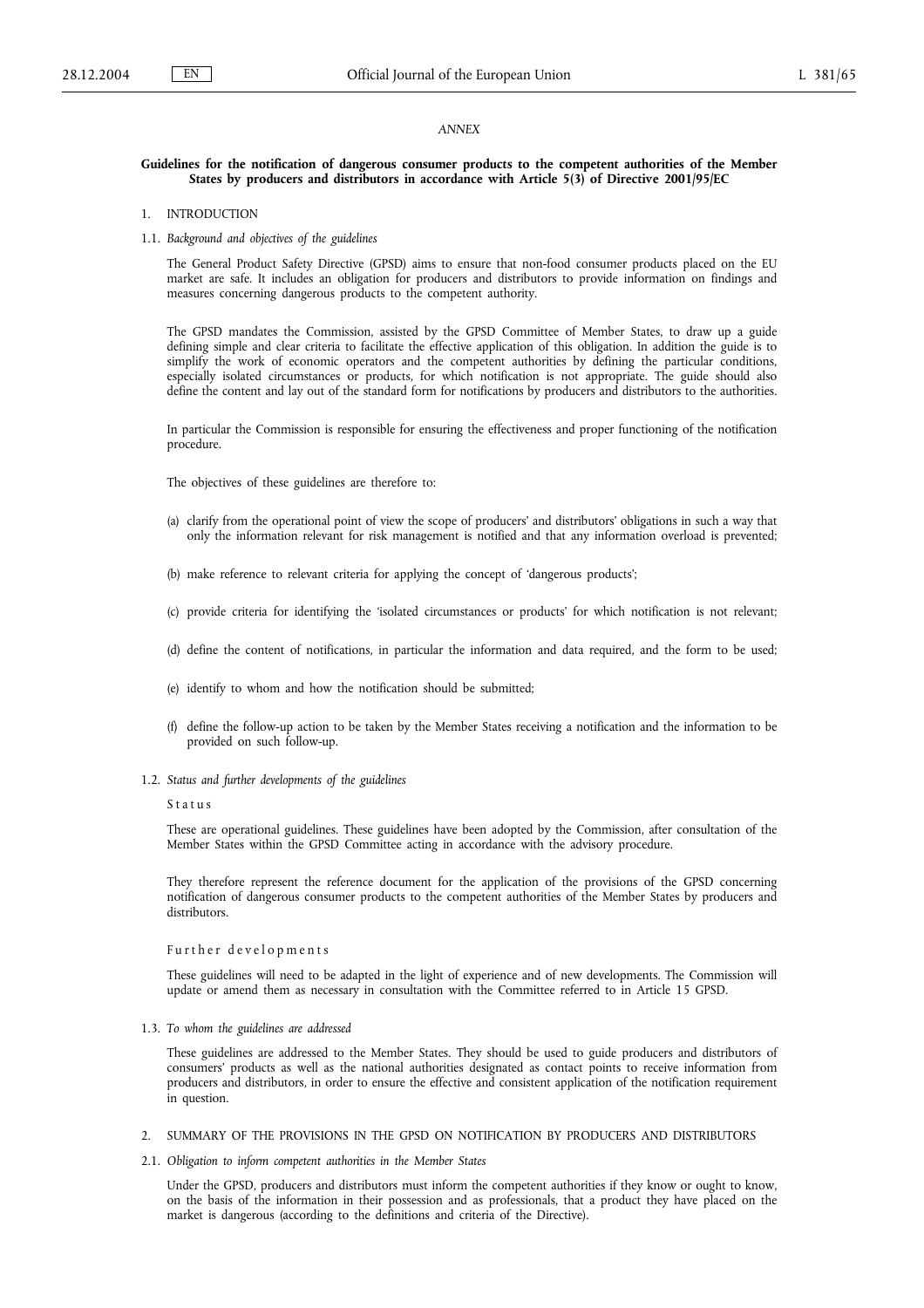'Isolated' circumstances or products are excluded from the obligation to notify.

Producers and distributors could give the authorities preliminary information about a potential product risk as soon as they are aware of it. With this information the authorities may be able to help producers and distributors to carry out their notification duty correctly. In addition, they are encouraged to contact their national authorities if they have a doubt as to whether a product risk exists.

#### 2.2. *Reason and objectives for the provision on notification*

The obligation to inform the authorities about dangerous products is an important element for improved market surveillance and risk management.

Producers and distributors, within the limits of their respective activities, are responsible in the first instance for preventing risks from dangerous products. However, producers and distributors may not have taken (or may not be in a position to take) all the necessary measures. Moreover, other products of the same type may pose risks similar to those related to the products considered.

The purpose of the notification procedure is to enable the competent authorities to monitor whether the companies have taken appropriate measures to address the risks posed by a product already placed on the market and to order or take additional measures if necessary to prevent risks. The notification also allows the competent authorities to assess whether they should check other similar products on the market. Therefore, competent authorities must receive adequate information to enable them to assess whether an economic operator has taken adequate measures with regard to a dangerous product. In this respect it should be noted that the GPSD entitles the competent authorities to request additional information if they feel unable to assess whether a company has taken adequate measures with regard to a dangerous product.

#### 3. NOTIFICATION CRITERIA

3.1. *Scope*

The first requirement for notification under the GPSD is that the product should be within the scope of this Directive and that the conditions of Article 5(3) are met.

It should be noted that separate requirements for the notification of dangerous food products are established by EU food law (Regulation (EC) No 178/2002 of the European Parliament and of the Council (1)).

If Community sectoral legislation on product safety establishes notification obligations with the same objectives that excludes the applicability of the GPSD obligation to the categories of products covered by the sectoral requirements. For further information on the relationship between the notification procedures and their purposes, please see the *Guidance Document on the Relationship between the GPSD and certain Sector Directives* ( 2). This document will be further developed, in particular if in light of experience any overlapping or uncertainty appears concerning the application of Article 5(3) of the GPSD and relevant sectoral information or notification requirements in specific Community legislation.

In addition, it is worth noting that these guidelines are not relevant for, and do not interfere with the application of requirements concerning 'safeguard clauses' or other notification procedures established by vertical Community legislation on product safety.

Important criteria for notification are:

- the product is within the scope of Article 2(a) of the Directive: a product intended for or likely to be used by consumers (including in the context of providing a service and second-hand products);
- Article 5 of the Directive is applicable (that is, no specific similar obligation is established by other Community legislation, cf. Article 1(2)(b) GPSD);
- the product is on the market;
- the producer or distributor has evidence (from monitoring the safety of products on the market, from testing, from quality control or from other sources) that the product is dangerous as defined by the GPSD (it does not satisfy the general safety requirement, taking into account the safety criteria of the GPSD) or does not satisfy the safety requirements of the relevant Community sectoral legislation applicable to the product considered;

<sup>(</sup> 1) OJ L 31, 1.2.2002, p. 1. Regulation as last amended by Regulation (EC) No 1642/2003 (OJ L 245, 29.9.2003, p. 4).

<sup>(</sup> 2) http://europa.eu.int/comm/consumers/cons\_safe/prod\_safe/gpsd/revisedGPSD\_en.htm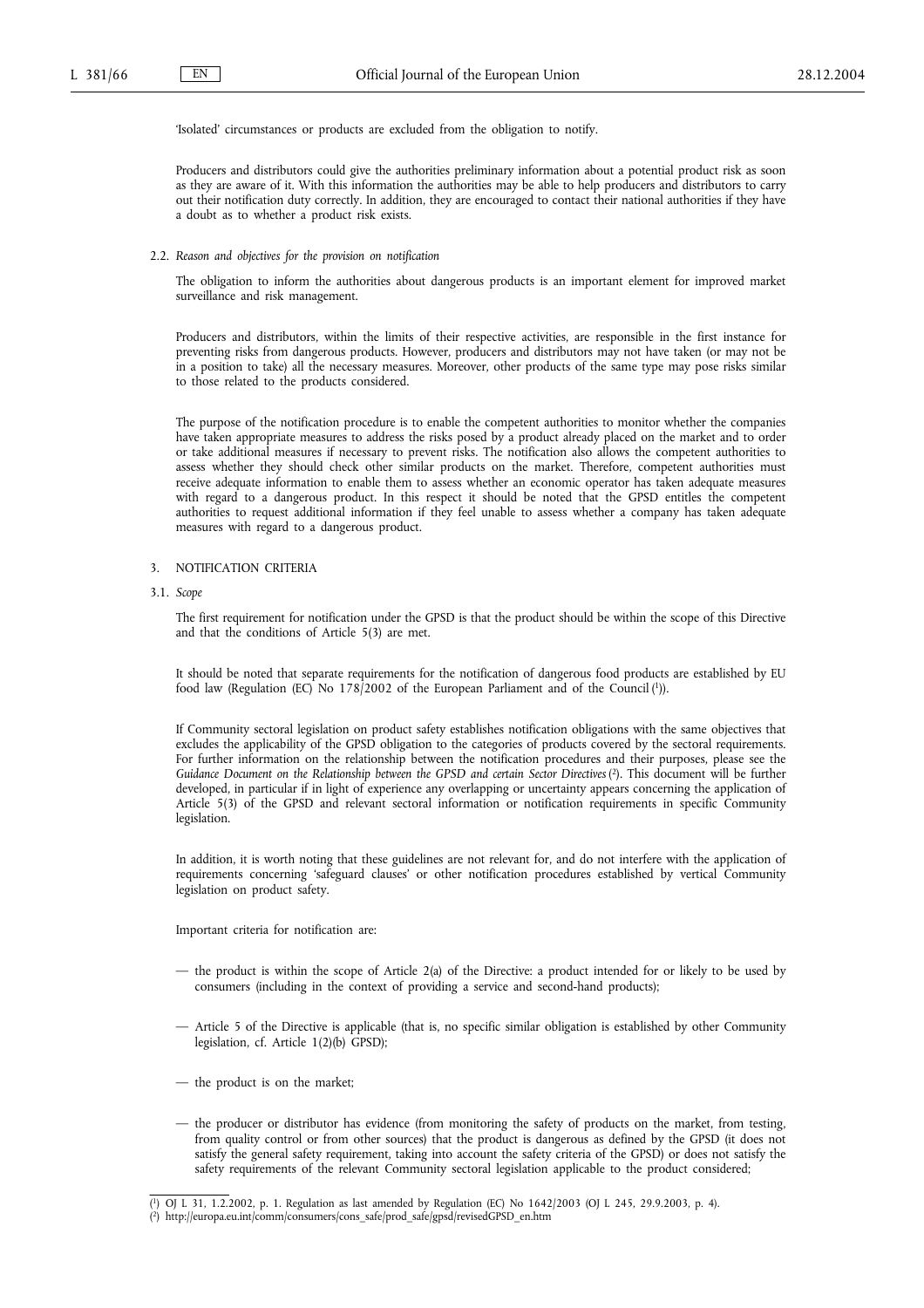- the risks are therefore such that the product may not remain on the market and producers (and distributors) have the obligation to take appropriate preventive and corrective action (modifying the product, warnings, withdrawal, recalling, etc. depending on the specific circumstances).
- 3.2. *General safety requirement and conformity criteria*

Producers and distributors must inform the competent authorities of the Member States if a product they have placed on the market poses a risk to consumers 'that is incompatible with the general safety requirement'. Producers are obliged to place only 'safe' products on the market. Article 2(b) defines a safe product as one that *under normal or reasonably foreseeable conditions of use including duration and, where applicable, putting into service, installation and maintenance requirements, does not present any risk or only the minimum risks compatible with the product's use, considered to be acceptable and consistent with a high level of protection for the safety and health of persons taking into account the following points in particular:*

- (i) *the characteristics of the product, including its composition, packaging, instructions for assembly and, where applicable, for installation and maintenance;*
- (ii) *the effect on other products, where it is reasonably foreseeable that it will be used with other products;*
- (iii) *the presentation of the product, the labelling, any warnings and instructions for its use and disposal and any other indication or information regarding the product;*
- (iv) *the categories of consumers at risk when using the product, in particular children and the elderly.*

*The feasibility of obtaining higher levels of safety or the availability of other products presenting a lesser degree of risk shall not constitute grounds for considering a product to be 'dangerous'.*

Any product that does not meet this definition is regarded as dangerous (Article 2(c)). In other words, a product is 'dangerous' when it does not satisfy the general safety requirement (products on the market must be safe).

Article 3 GPSD describes how conformity is assessed with reference to national legislation, European standards and other reference material. Where suitable European standards do not exist, the GPSD allows other elements to be taken into account in assessing the safety of a product: national standards, codes of good practice, etc.

In addition to the above, the Directive also refers to serious risk, which is defined in Article 2(d) as 'any serious risk, including those the effects of which are not immediate, requiring rapid intervention by the public authorities'.

Nevertheless, the Directive recognises that the feasibility of obtaining higher levels of safety or the availability of other products presenting a lesser degree of risk do not constitute grounds for considering a product to be 'dangerous'.

The level of risk could depend on a number of factors such as for example the type and vulnerability of the user and the extent to which the producer had taken precautions to guard against the hazard and warn the user. It is considered that these factors should also be taken into account in determining the level of risk that is regarded as dangerous and requires producers to notify the competent authorities.

A risk could be the result of a manufacturing or production error or it could result from the design of, or the materials used in, the product. A risk could also arise from a product's contents, construction, finish, packaging, warnings or instructions.

In determining whether a product is dangerous under the terms of the GPSD several issues should be analysed: the utility of the product, the nature of the risk, the population groups exposed, previous experience with similar products, etc. A safe product must have no risk or only present the minimum risk compatible with the product's use and needed in order to ensure useful operation of the product.

Producers are expected to undertake a risk assessment of their products before they are marketed. This will form both the basis of their conclusion that the product satisfies the general safety obligation and can be marketed, and also provide a reference for subsequent reassessment of further risk information and whether the product continues to satisfy the definition of 'safe product' or notification needs to be made.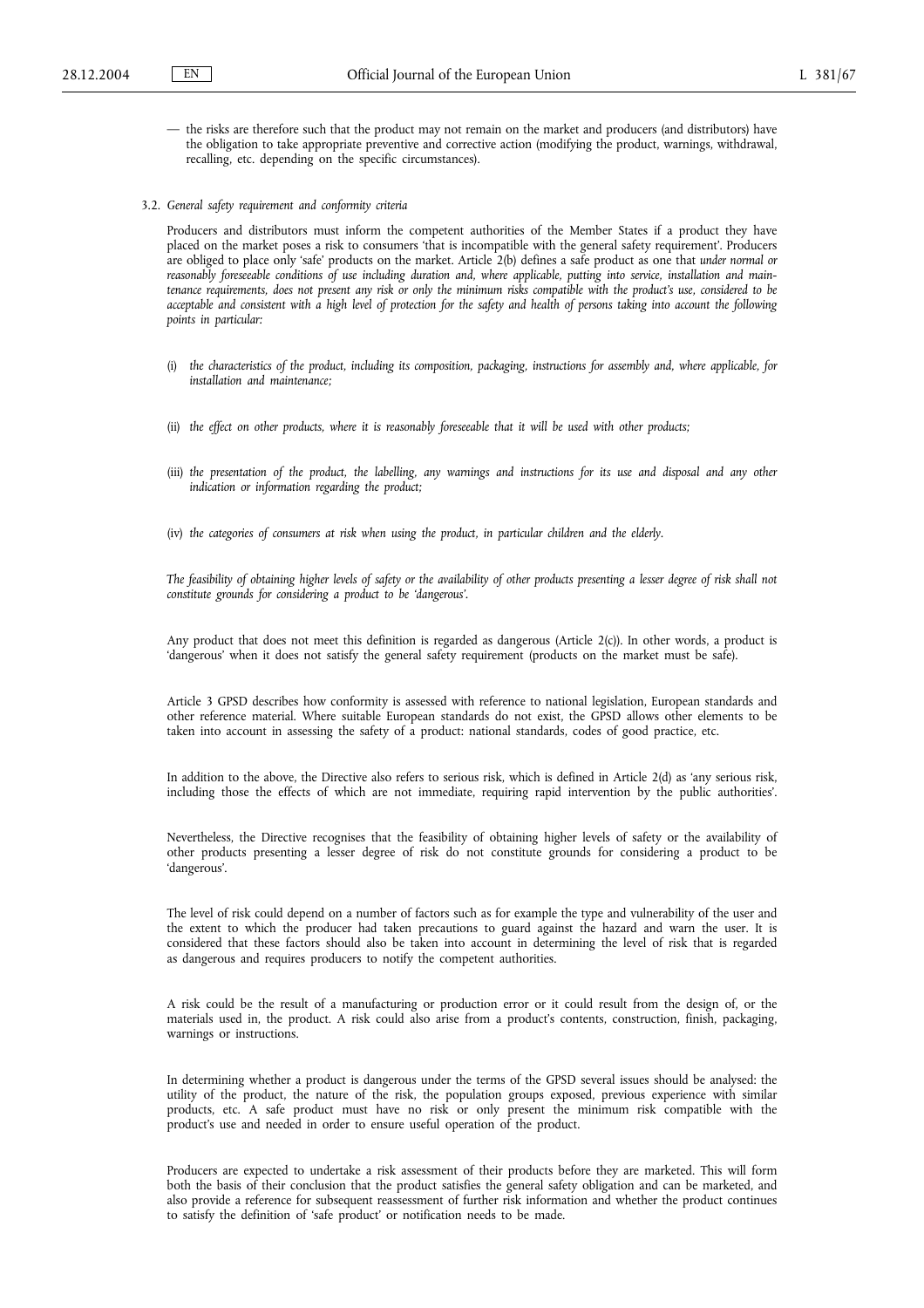If producers or distributors become aware of information or new evidence showing that a product may be dangerous they should determine whether such information leads to the conclusion that a product is actually dangerous.

The guidance referred to in this document was developed for the *Guidelines for the management of the Community Rapid Information System (RAPEX) and for notifications presented in accordance with Article 11 of Directive 2001/95/EC* ( 1). It is presented here in order to assist producers or distributors to decide if a specific situation caused by a consumer product justifies a notification to the competent authorities. It represents a methodological framework intended to promote consistency and does not take account of all possible factors, but should facilitate consistent, reasoned, professional judgements on the risks posed by specific consumer products. However, if producers or distributors consider that they have clear evidence based on different considerations of the need for notification they must carry out the notification.

Producers or distributors should analyse the information collected and decide whether a particular hazardous situation should be notified to the authorities taking into account:

— the gravity of the outcome of a hazard, depending on the severity and probability of the possible health/safety damage. Combining the severity and probability gives an assessment of the gravity of the risk. The accuracy of this assessment will depend upon the quality of the information available to the producer or distributor.

The severity of health/safety damage for a given hazard should be that for which there is reasonable evidence that the health/safety damage attributable to the product could occur under foreseeable use. This could be the worst case from health/safety damages that have occurred with similar products.

The probability of health/safety damage for a normal user who has an exposure corresponding to the intended or reasonably expected use of the defective product has also to be considered as well as the probability of the product being or becoming defective.

The decision to notify should not be influenced by the number of products on the market or by the number of people who could be affected by a dangerous product. These factors may be taken into account in deciding on the type of action to be taken to solve the problem.

— the factors which affect the level of the risk such as the type of user and, for non-vulnerable adults, whether the product has adequate warnings and safeguards and whether the hazard is sufficiently obvious.

Society accepts higher risks in some circumstances (e.g. such as motoring), than in others (e.g. such as children's toys). It is considered that among the important factors affecting the level of risk are the vulnerability of the type of person affected and, for non-vulnerable adults, the knowledge of the risk and the possibility of taking precautions against it.

The type of person using a product should be taken into account. If the product is likely to be used by vulnerable people (such as children, the elderly) the level of risk which should be notified should be set at a lower level.

For non-vulnerable adults the level of risk which is high enough to require notification should depend on whether the hazard is obvious and necessary for the function of the product and whether the manufacturer has taken adequate care to provide safeguards and warnings, especially if the hazard is not obvious.

Annex II gives more details on the risk estimation and evaluation assessment method developed for the *Guidelines for the management of the Community Rapid Information System (RAPEX) and for notifications presented in accordance with Article 11 of Directive 2001/95/EC*. Other methods may be suitable and the choice of method may depend on the resources and information available.

Producers and distributors should be encouraged to contact the authorities if they have evidence of a potential problem in order to discuss whether a notification is appropriate. The authorities will be responsible for assisting and helping them to correctly fulfil their notification obligation.

<sup>(</sup> 1) Commission Decision 2004/418/EC of 29 April 2004 (OJ L 151, 30.4.2004, p. 86).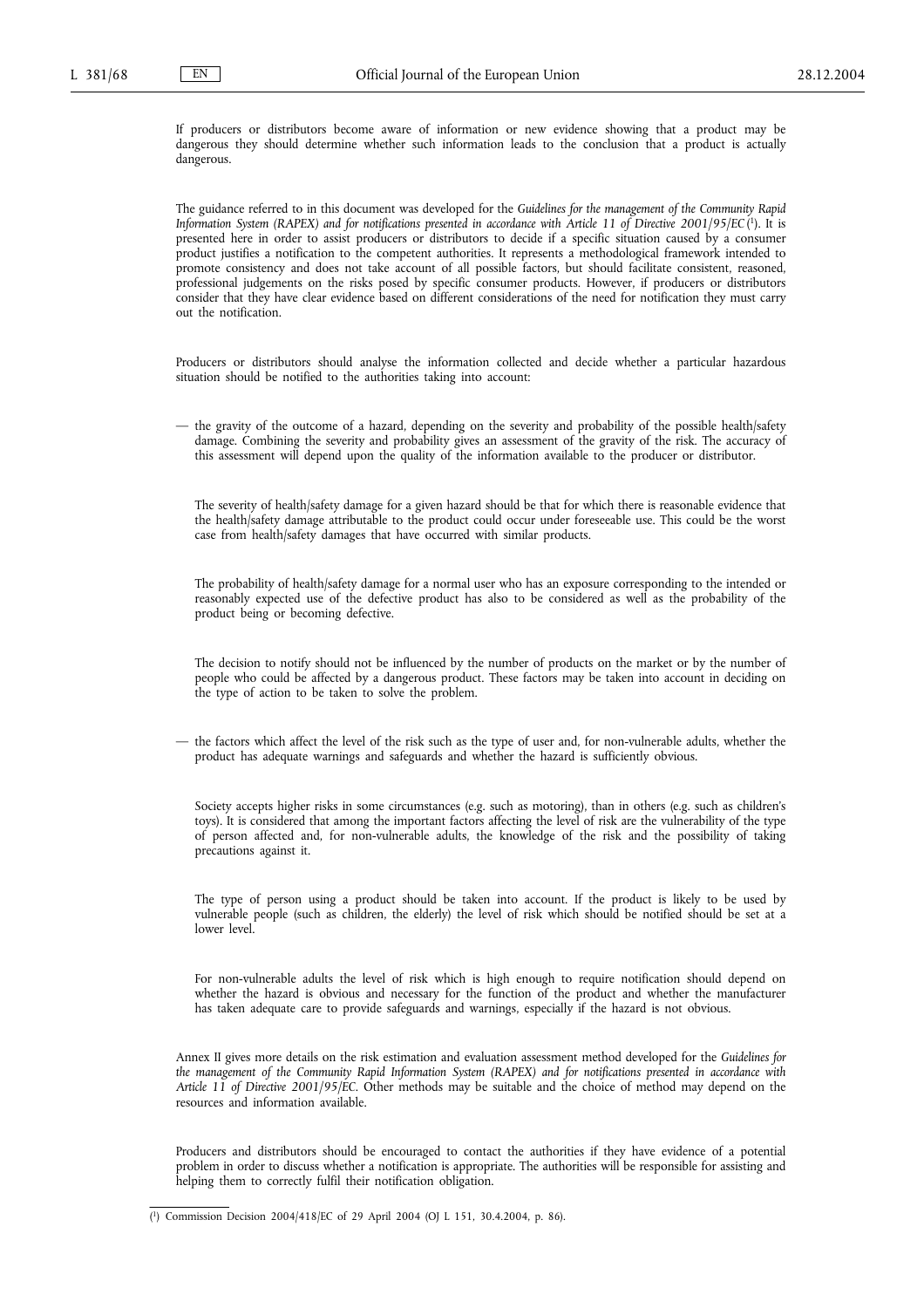#### 3.3. *Criteria for non-notification*

The flow of information must be manageable for both sides: the economic operators and the authorities. The notification procedure should deal only with justified cases taking into account the criteria mentioned above and avoid overloading the system with non-relevant notifications.

In order to assess if a notification by producers or distributors to the competent authorities is justified, it is also relevant to know on what terms a notification is not required.

The objective is to prevent a possible proliferation of notifications of measures, actions or decisions related to 'isolated circumstances or products' which do not require any verification, monitoring or action by the authorities and do not provide information useful for risk assessment and consumer protection. This may happen when it is clear that the risk is related to a limited number of well-identified products (or batches) only, and the producer or distributor has solid evidence to conclude that the risk has been fully controlled and its cause is such that knowledge of the incident does not represent useful information for the authorities (such as the malfunctioning of a production line, errors in handling or packaging, etc.).

Producers and distributors do not need to notify under the GPSD:

- products that are not within the scope of Articles 1 and 2(a) GPSD such as: antiques, products not intended for use by consumers and not likely to be used by consumers, second-hand products supplied for repair;
- products that are not within the scope of Article 5(3) GPSD such as: those covered by specific notification procedures of other Community legislation;
- products for which the manufacturer has been able to take immediate corrective action for all the items concerned. The defect is limited to well identified items or batches of items and the producer has withdrawn the items in question;
- problems related to the functional quality of the product, not to its safety;
- problems related to non-compliance with applicable rules not affecting safety in such a way that the product could be considered 'dangerous';
- when the producer/distributor knows that the authorities have already been informed and have all the required elements of information. In particular, if retailers receive information on a dangerous product from their producer/distributor or from a professional organisation that diffuses the information provided by a producer/ distributor, they should not inform the authorities if they know that the authorities have already been informed by the producer or distributor.

# 4. NOTIFICATION PROCEDURE

4.1. *Who must notify*

The obligation to notify applies to both producers and distributors, within the limits of their respective activities and in proportion to their responsibilities.

There may be doubts as to who should be the first to give information. Because of this it will be useful for everyone involved in the supply chain to discuss the practical arrangements related to the responsibility for notification before the need arises. Then if a notification becomes necessary, the various operators will know what to do and unnecessary double notifications will be avoided. In addition, direct contact between the authorities and business is highly important if businesses have doubts about the fulfilment of their notification obligation.

If it is the manufacturer or the importer of the product that first has evidence that a product is dangerous, they should inform the competent national authority and forward a copy of the information to retailers and distributors. A distributor or retailer receiving product hazard information from a manufacturer or importer must inform the authorities **unless** it knows that the national authority has already been adequately informed by the producer or by another authority.

If it is the retailers or distributors of a product that first have evidence that it is dangerous, they should inform the competent national authority and forward a copy of the information to the manufacturer or importer. A manufacturer or importer receiving product hazard information from a retailer or distributor must complete the information provided by them by passing to the authority(ies) all information they have concerning the dangerous product, in particular identification of other distributors or retailers of the product in order to ensure the product's traceability.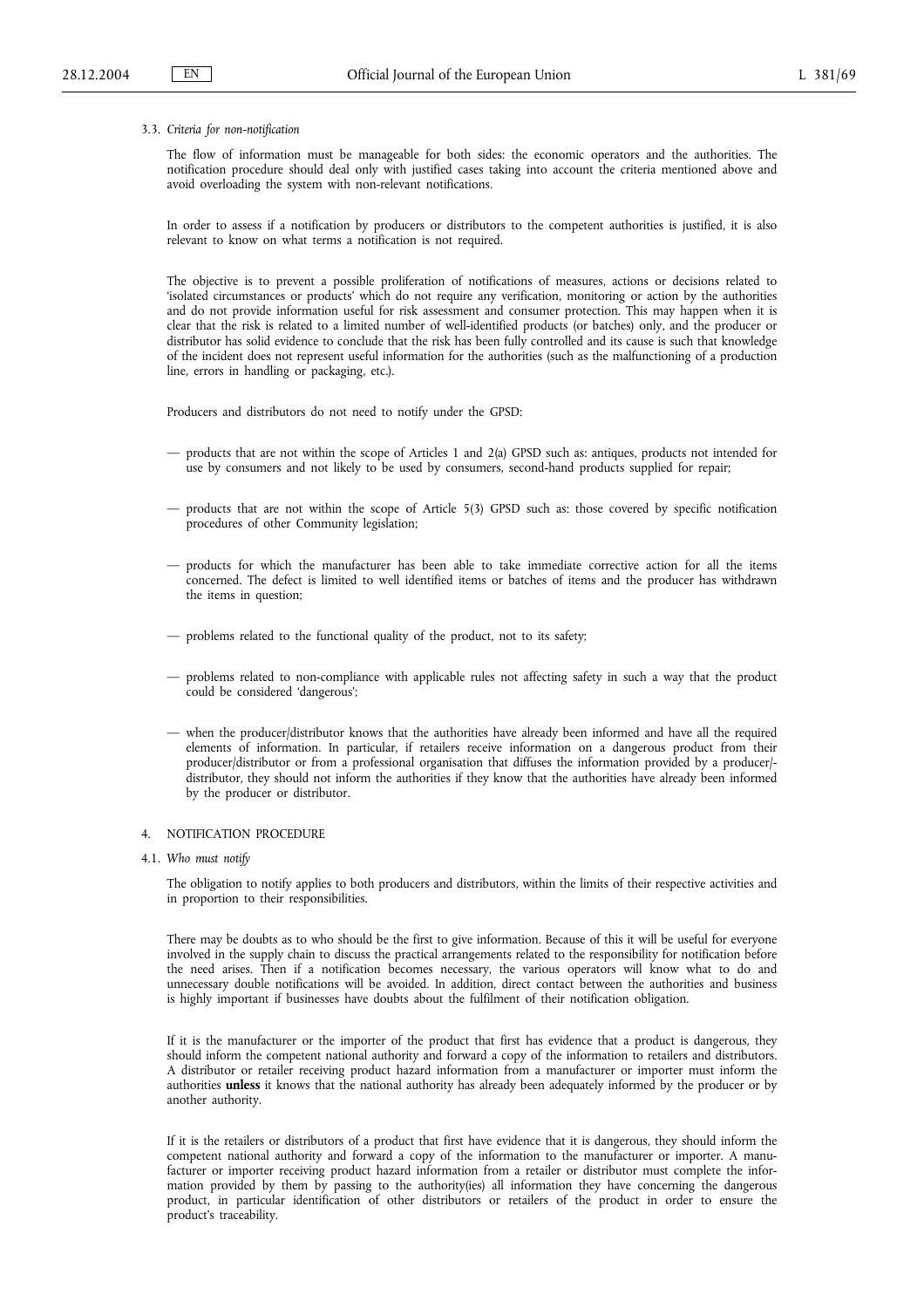Distributors who have doubts about the safety of a product or whether a dangerous product represents an 'isolated case' must transmit to the producer the information they have. They can also contact the competent authorities for advice on how to proceed.

Many hazard situations are recognised by producers only as a result of an aggregated assessment of individual communications received from different retailers or distributors. The producer has the responsibility of assessing the information in order to determine the exact origin of the possible risk and to take the measures which appear to be necessary, including notification of the authorities.

A company should assign responsibility for the information to be notified to someone with sufficient knowledge of the product.

4.2. *To whom the notification should be presented*

Producers and distributors are required by the GPSD to submit their notifications to the market surveillance/enforcement authorities of all the Member States where the product has been marketed or otherwise supplied to consumers. Each Member State must designate the authority in charge of receiving such notifications. A list of the authorities designated to that effect is on the Commission's website.

Annex I of the GPSD states that the information specified in Article 5(3) must be submitted to the competent authorities in the Member States where the products in question are or have been marketed or otherwise supplied to consumers.

However, it is desirable to reduce the burden on producers and distributors by introducing arrangements simplifying the practical application of the requirements in question, while ensuring that all the interested authorities are informed. These arrangements will also contribute to prevent multiple notifications concerning the same fault.

Therefore, producers and distributors have the option of submitting the required information to the authority of the Member State in which they are established, if one of these two conditions is fulfilled:

- The risk is notified as being 'serious' or is considered 'serious' by the receiving authority and this authority decides to introduce a notification concerning the product in question under the RAPEX system. In such a case, the receiving authority should without delay inform the producer or distributor who has submitted the information of its decision to inform the other Member States' authorities through RAPEX.
- The risk is notified as not being 'serious' or is not considered serious by the receiving authority, but this authority has communicated to the producer or distributor who has submitted the information its intention to forward the information, through the Commission, to the authorities of the other Member States (1) where, according to the indications of the producer or distributor, the product is/has been placed on the market. In such a case, the receiving authority must inform the producer or distributor without delay.

The producer or distributor that only informs the authority of the country where it is located should always provide this authority with the available information about other countries where the product has been marketed.

If the national authorities conclude or obtain evidence that a product placed on the market is dangerous and they have not been informed by its producer or distributors, they must examine whether and when the relevant operators should have notified and decide appropriate action, including possible sanctions.

4.3. *How to notify*

A company should notify by filling in the form presented in Annex I and submitting it without delay to the relevant competent authority(ies). The operator notifying must provide the information required in the form. However, no company should delay a notification because part of the information is not yet available.

It may be helpful to divide the form into two parts. The first part should be filled in immediately (Sections 1 to 5) and the second part (Section 6) should be filled in when the information has been collected (a timetable for providing the missing information should be transmitted) and then when there is a serious risk situation or when the producer/distributor opts to submit the notification only to the authority of the Member State in which they are established. Notification should not be delayed when some of the fields in a section cannot be completed.

<sup>(</sup> 1) The Product Safety Network of the GPSD provides the framework for the appropriate arrangements to facilitate such exchanges.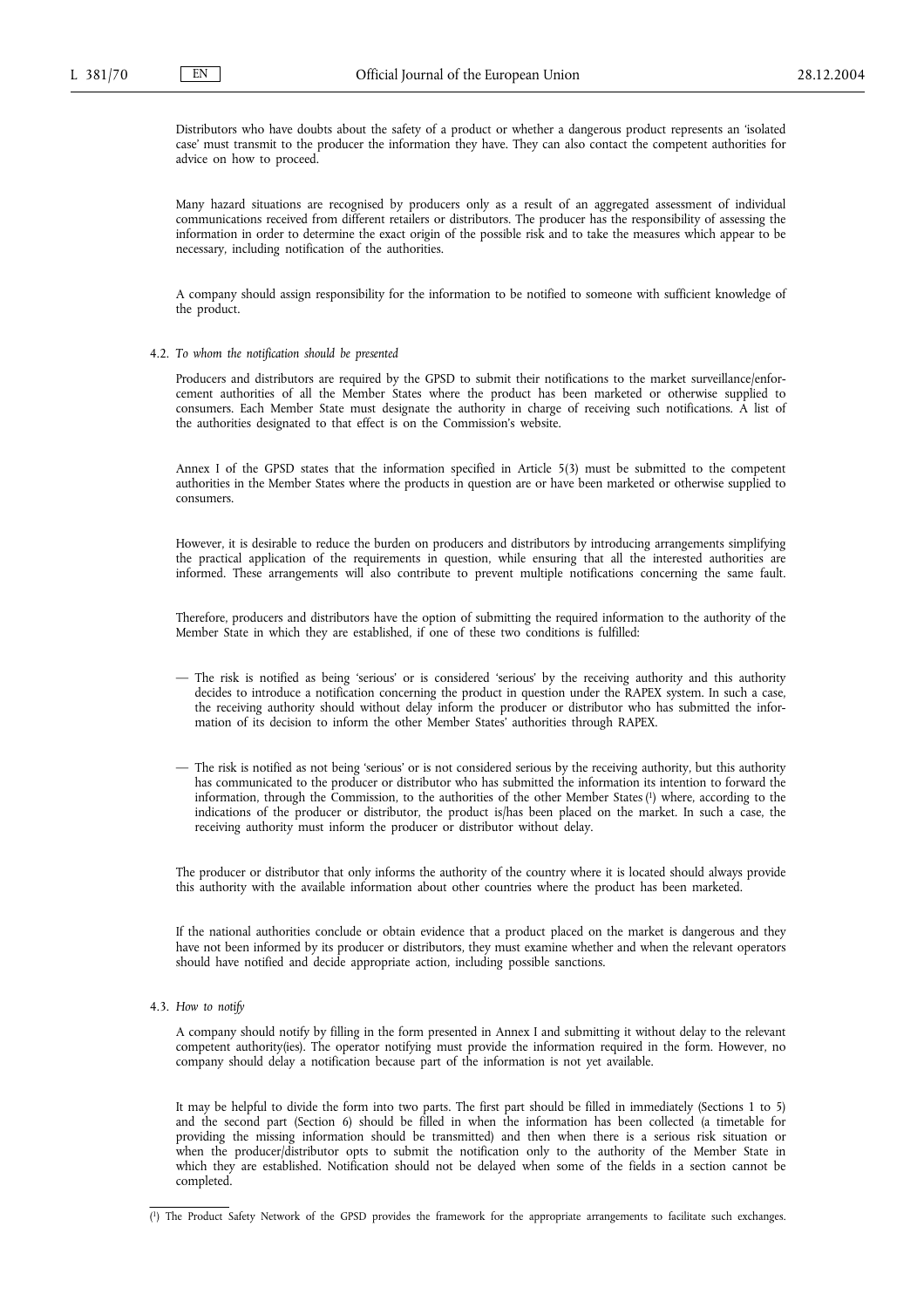The GPSD requires that the competent authorities be informed immediately. A company must therefore inform them without delay, as soon as the relevant information has became available, and in any case within 10 days (<sup>1</sup>) since it has reportable information, even while investigations are continuing, indicating the existence of a dangerous product. When there is a serious risk companies are required to inform the authority(ies) immediately and in no case later than three days after they have obtained notifiable information.

In an emergency situation, such as when immediate action is taken by a company, the company should inform the authorities **immediately and by the fastest means**.

# 5. CONTENTS OF NOTIFICATIONS

5.1. *Background to notifications (obligation of post-marketing monitoring)*

In addition to the duty to comply with the general safety requirement for their products, producers and distributors have the obligation, as professionals and within the limits of their activities, to ensure an adequate follow-up of the safety of products they supply. The obligations for producers and distributors established by GPSD in that respect, such as information to consumers, post-marketing monitoring of product risks, withdrawing dangerous products, etc., have been mentioned above. The obligations on producers apply to manufacturers, but also to any other members of the supply chain who can affect the safety characteristics of a product.

Various types of evidence may become available to operators within the framework of their post-marketing responsibilities which may lead to a notification, such as and among others:

- reports or other information on accidents involving the company's products;
- safety-related complaints received from consumers, directly or through distributors or consumer associations;
- insurance claims or legal actions concerning dangerous products;
- safety-related non-compliance reported via the company's quality control procedures;
- any information relevant for identifying non-compliances with safety requirements that is brought to the company's attention by other organisations such as market surveillance authorities, consumer organisations or other companies;
- information on relevant scientific developments on product safety.

#### 5.2. *Notification form*

The information required has been classified under the following sections:

- 1. Details of authority(ies)/company(ies) receiving the notification form: the person completing the form is requested to identify the authority(ies) and company(ies) that will receive the notification and the role that these companies have in the marketing of the product.
- 2. Details of the producer (as defined in the GPSD, Article 2(e))/distributor completing the notification form: the person filling in the form must enter complete details of their identity, that of the company and its role in the marketing of the product.
- 3. Details of the product involved: a precise identification of the product is required including its brand, model, etc., supported by photographs in order to avoid confusion.
- 4. Details of the hazard (type and nature) including accidents and health/safety effects and conclusions of the risk estimation and evaluation that has been carried out in accordance with Chapter 3 (Notification criteria) and in light of Annex II (Methodological framework).
- 5. Details of corrective actions that have been taken or are planned to reduce or eliminate the risk to consumers, e.g. recall or withdrawal, modification, informing consumers, etc. and of the company responsible for them.

<sup>(</sup> 1) All deadlines mentioned in the text are expressed in calendar days.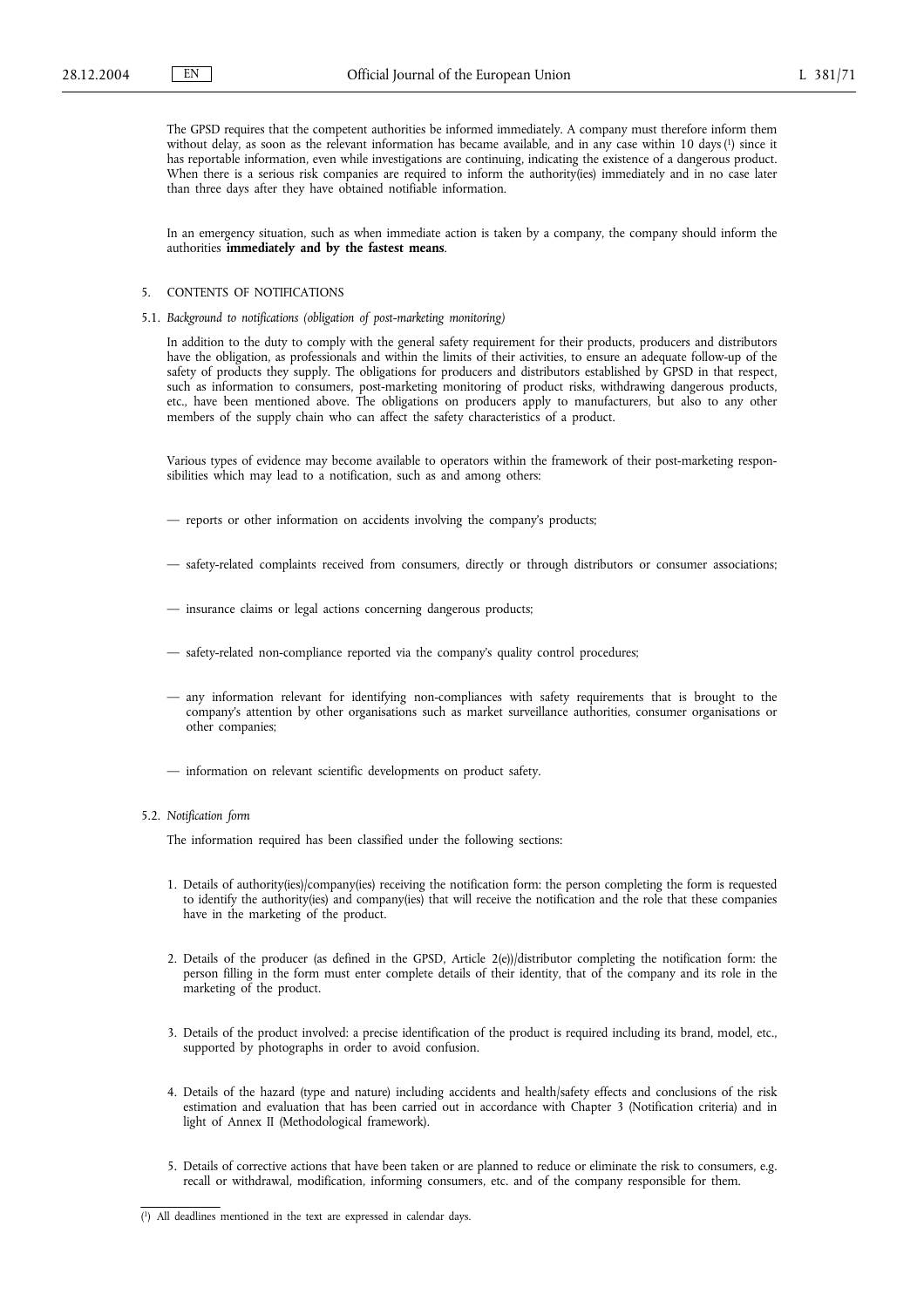6. Details of all company(ies) in the supply chain who hold affected products and reference to the approximate number of products in the hands of businesses as well as of consumers (this section applies in cases of serious risk or when the producer/distributor opts to submit the notification only to the authority of the Member State in which they are established)  $(1)$ .

In the event of serious risk, producers and distributors are required to include all the available information relevant for tracing the product. The information required for Section 6 of the notification form (see Annex I) may take longer to collect than the other sections, because it may be necessary to collect it from several organisations. Companies should complete and send Sections 1 to 5 as soon as possible and send Section 6 as soon as the information is available and in a situation of serious risk or when the producer/distributor opts to submit the notification only to the authority of the Member State in which they are established.

# 6. FOLLOW-UP TO NOTIFICATIONS

After a notification is sent, various developments are possible. In particular:

- the authority that has received the notification should, if appropriate, reply by asking for additional information or request the producer or distributor to take further action or measures;
- producers and distributors may have to provide additional information at their own initiative or on request from the authorities on any new developments or findings and/or success or problems with any action taken;
- the authority should decide where appropriate to take enforcement action and/or require producers and distributors to ensure cooperation on market surveillance or to inform the public about product identification, the nature of the risk and the measures taken, taking into account professional secrecy;
- if the requirements of a RAPEX notification are fulfilled (serious risk, product marketed in several Member States), the competent authority must send a RAPEX notification to the Commission which will then transmit it to all Member States.

<sup>(</sup> 1) Even in case of a product marketed in just one Member State a list of the companies who hold affected products in that country is relevant in order to permit the competent authority(ies) to monitor the effectiveness of the action taken.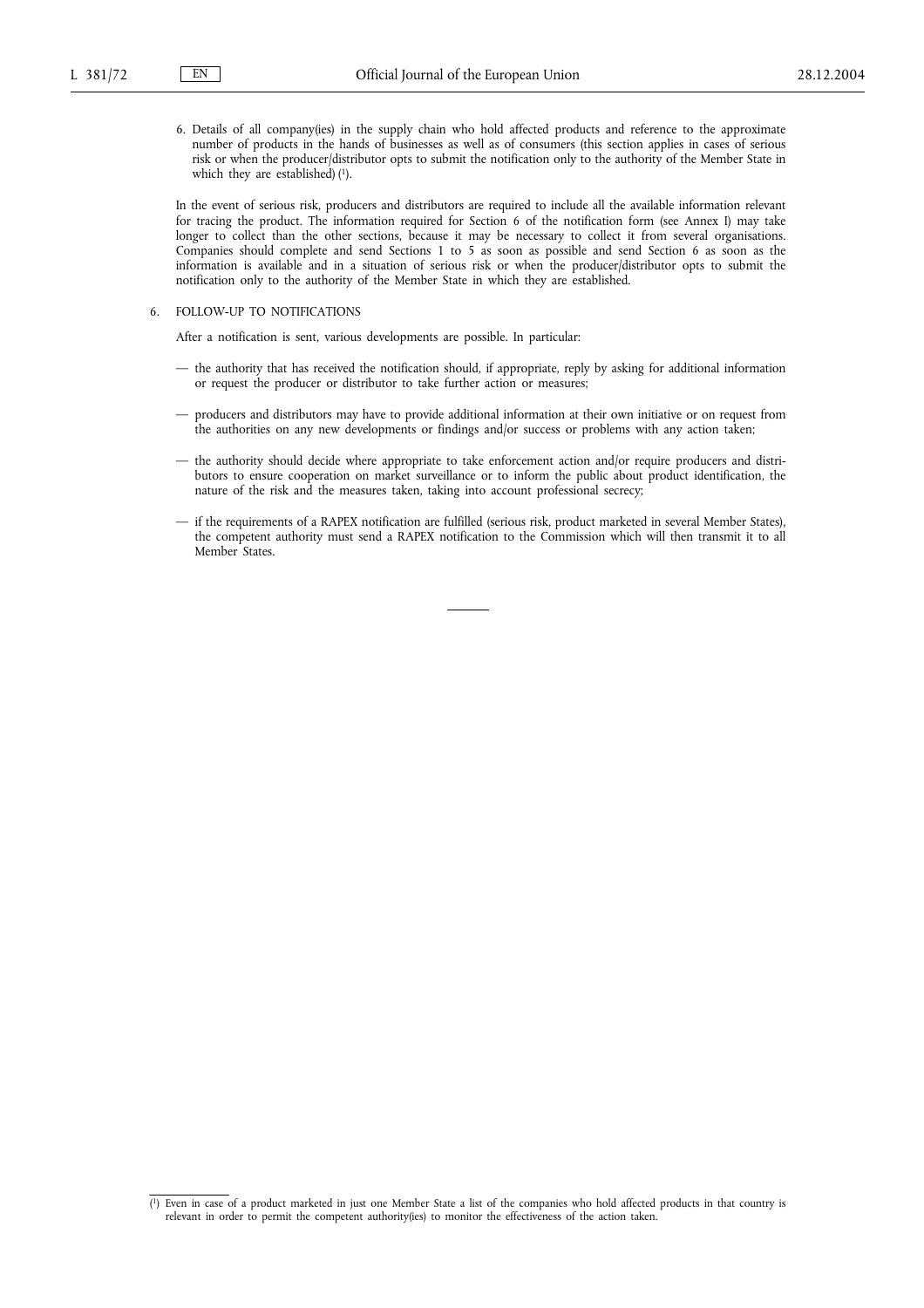# *ANNEX I*

# **Notification form for the notification of dangerous products to the authorities by producers or distributors**

| Section 1: Details of authority(ies)/company(ies) receiving the notification form                                                 |  |
|-----------------------------------------------------------------------------------------------------------------------------------|--|
| Authority/contact_name/address/telephone/fax/e-mail/website                                                                       |  |
| Identification of the companies notified and their role in the marketing of the<br>product                                        |  |
| Section 2: Details of producer/distributor                                                                                        |  |
| Producer or producer's representative/distributor completing the form                                                             |  |
| Contact name/responsibility/address/telephone/fax/e-mail/website                                                                  |  |
| Section 3: Details of products involved                                                                                           |  |
| Category. Brand or trademark. Model name(s) or bar code/CN tariff. Country<br>of origin                                           |  |
| Description/photograph                                                                                                            |  |
| Section 4: Details of hazard                                                                                                      |  |
| Description of the hazard and possible health/safety damages and conclusions<br>of the risk estimation and evaluation carried out |  |
| Record of accident(s)                                                                                                             |  |
| Section 5: Details of corrective actions already taken                                                                            |  |
| Types/scope/duration of action(s) and precautions taken and identification of<br>the company responsible                          |  |
|                                                                                                                                   |  |

**Companies should complete and send Section 6 in case of a serious risk or when the producer/distributor opts to submit the notification only to the authority of the Member State in which they are established**

| Section 6: Details of other company(ies) in the supply chain which hold affected products                                      |  |
|--------------------------------------------------------------------------------------------------------------------------------|--|
| List of manufacturers, importers or authorised representatives by Member<br>State (name/address/telephone/fax/e-mail/website)  |  |
| List of distributors or retailers by Member State (name/address/telephone/fax/<br>e-mail/website)                              |  |
| Number of products (serial numbers or date codes) held by producer/<br>importer/distributor/retailer/consumers by Member State |  |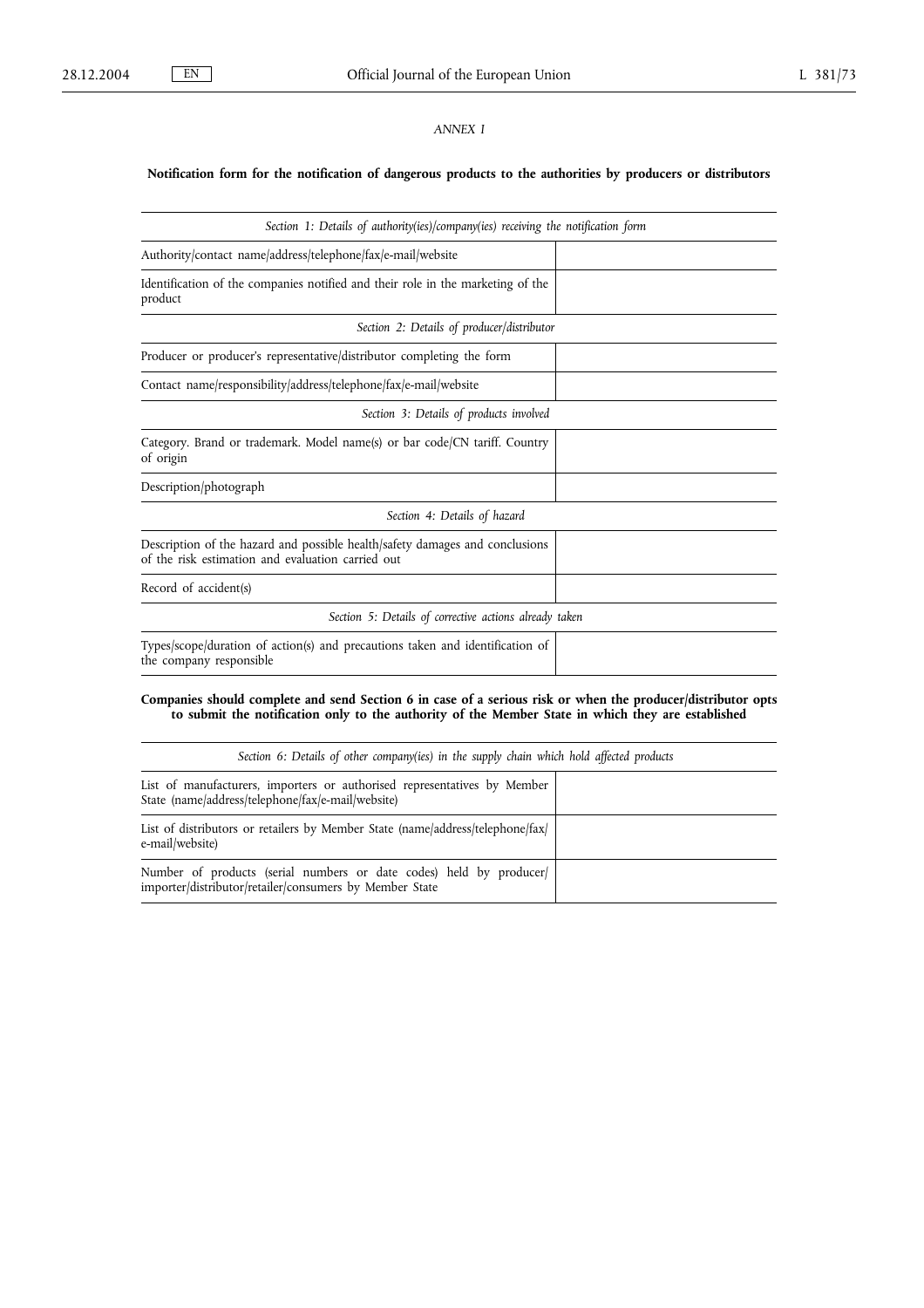#### *ANNEX II*

#### **Methodological framework for facilitating consistent risk estimation and evaluation**

The following text is based on the framework developed for the RAPEX Guidelines and is presented here in order to assist companies in assessing the level of a risk and deciding whether a notification to the authorities is necessary. The guidelines in this Annex II are not exhaustive and do not attempt to take into account all possible factors. The companies should judge each individual case on its merits taking into account the criteria set out in these guidelines as well as their own experience and practice, other relevant considerations and appropriate methods.

A consumer product may present one or more intrinsic hazards. The hazard may be of various types (chemical, mechanical, electrical, heat, radiation, etc.). The hazard represents the intrinsic potential of the product to damage the health and safety of users under certain conditions.

The severity of each type of hazard may be given a rating, based on qualitative and sometimes quantitative criteria related to the type of damage that it is liable to produce.

It may happen that not all individual products present the hazard in question, but only some of the items placed on the market. The hazard may in particular be related to a defect that appears only in some of the products of a certain type (brand, model, etc.) placed on the market. In such cases the probability of the defect/hazard being present in the product should be considered.

The potential of a hazard to materialise as an actual negative effect on health/safety will depend on the degree to which the consumer is exposed to it when using the product as intended or as could reasonably be expected during its lifetime. In addition the exposure to certain hazards may in some cases involve more than one person at a time. Finally when determining the level of the risk presented by a product by combining the severity of the hazard with the exposure, consideration should be given also to the ability of the exposed consumer to prevent or react to the hazardous situation. This will depend on the evidence of the hazard, the warnings given and the vulnerability of the consumer who may be exposed to it.

Taking into account the above considerations, the following conceptual approach may assist businesses when deciding whether a specific hazardous situation caused by a consumer product requires a notification to the competent authorities.

It is recommended that assessments be carried out by a small team who have knowledge and experience of the product and its hazards. Assessors may have to make subjective judgements if objective data are not available and it is hoped this procedure will help them to make consistent and reasoned judgements about actual or potential risks.

The assessor should analyse the information collected and use the risk assessment table as follows:

- 1. As a first step, use Table A to determine the gravity of the outcome of a hazard, depending on both its severity and the probability of it occurring under the conditions of use considered, and of the possible health/safety effect related to the intrinsic hazardous characteristics of the product.
- 2. As a second step, use Table B to further assess the gravity of the outcome depending on the type of consumer and, for non-vulnerable adults, whether the product has adequate warnings and safeguards and whether the hazard is sufficiently obvious to make it possible to grade the risk level qualitatively.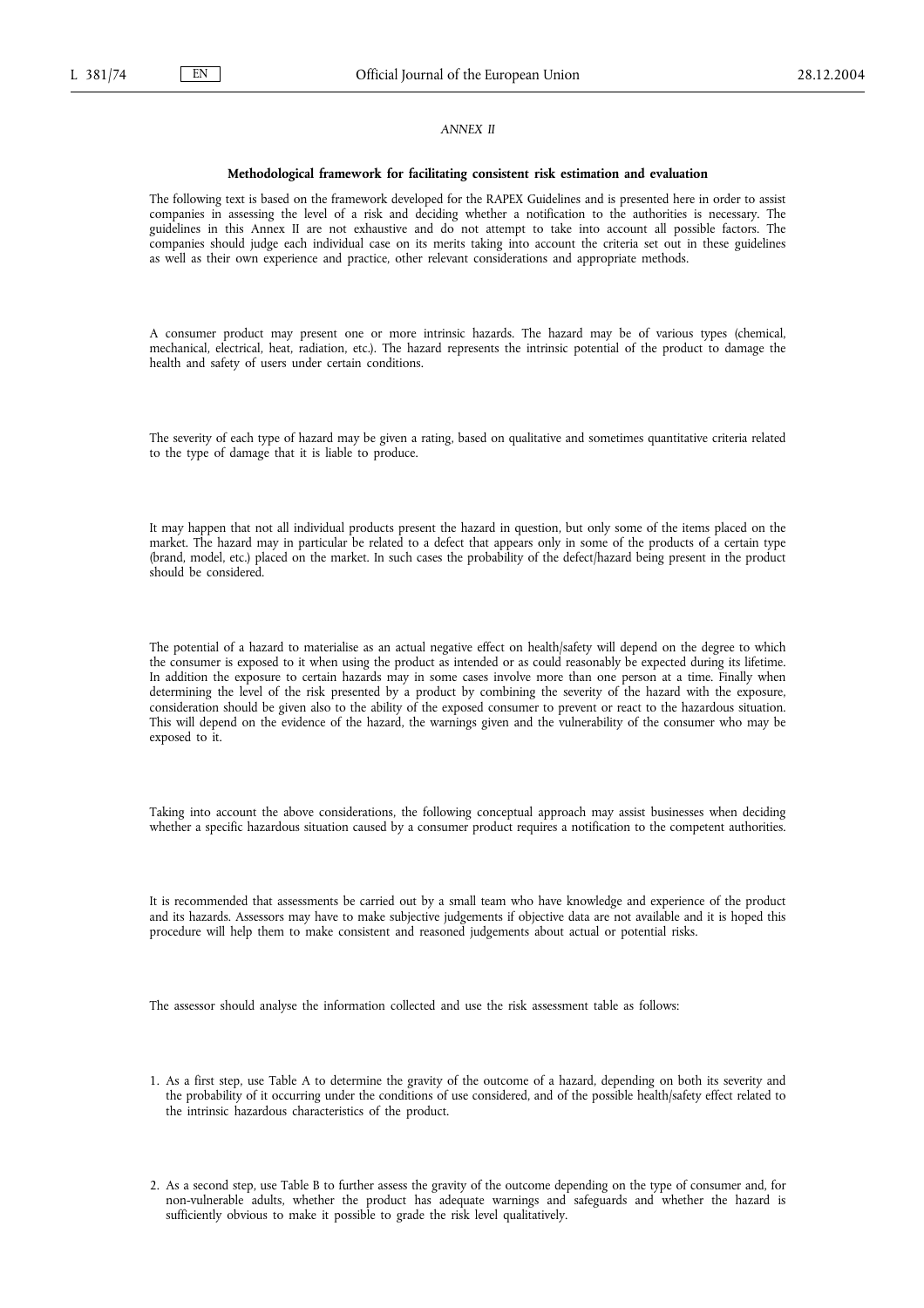# *Table A — Risk estimation: severity and probability of health/safety damage*

In Table A the two main factors affecting the risk estimation, namely the severity and probability of health/safety damage, are combined. The following definitions of severity and probability have been drawn up to assist in the selection of appropriate values.

# Severity of injury

The assessment of severity is based on consideration of the potential health/safety consequences of the hazards presented by the product considered. A grading should be established specifically for each type of hazard (1).

The assessment of severity should also take into account the number of people who could be affected by a dangerous product. This means that the risk from a product which could pose a risk to more than one person at a time (e.g. fire or gas poisoning from a gas appliance) should be classified as more severe than a hazard which can only affect one person.

The initial risk estimation should refer to the risk to any person exposed to the product and should not be influenced by the size of the population at risk. However, it may be legitimate for the companies to take account of the total number of people exposed to a product in deciding on the type of action to be taken.

For many hazards it is possible to envisage unlikely circumstances that could lead to very serious injury, e.g. tripping over a cable, falling and banging one's head, leading to death, although a less serious outcome is more likely. The assessment of the severity of the hazard should be based on reasonable evidence that the effects selected for characterising the hazard could occur during foreseeable use. This could be the worst-case experience involving similar products.

# Overall probability

This refers to the probability of negative health/safety effects to a person exposed to the hazard. It does not take into account the total number of people at risk. Where the guide refers to the probability of a product being defective, this should not be applied if it is possible to identify each one of the defective samples. In this situation, the users of the defective products are exposed to the full risk and the users of the other products to no risk.

The overall probability is the combination of all the contributing probabilities such as:

- the probability of the product being or becoming defective (if all products carry the defect then this probability would be 100 %);
- the probability of the negative effect materialising for a normal user who has an exposure corresponding to the intended or reasonably expected use of the defective product.

|  |                         |  |  |  |  |  | (1) As an example, for certain mechanical risks the following definitions of the severity classifications may be proposed, with typical |  |  |  |
|--|-------------------------|--|--|--|--|--|-----------------------------------------------------------------------------------------------------------------------------------------|--|--|--|
|  | corresponding injuries: |  |  |  |  |  |                                                                                                                                         |  |  |  |

| Slight                                                                    | Serious                                                              | Very serious                         |
|---------------------------------------------------------------------------|----------------------------------------------------------------------|--------------------------------------|
| <2% incapacityusually reversible and not<br>requiring hospital treatment. | 2-15% incapacityusually irreversible requiring<br>hospital treatment | >15% incapacity usually irreversible |
| Minor cuts                                                                | Serious cuts                                                         | Serious injury to internal organs    |
|                                                                           | Fractures                                                            | Loss of limbs                        |
|                                                                           | Loss of finger or toe                                                | Loss of sight                        |
|                                                                           | Damage to sight                                                      | Loss of hearing                      |
|                                                                           | Damage to hearing                                                    |                                      |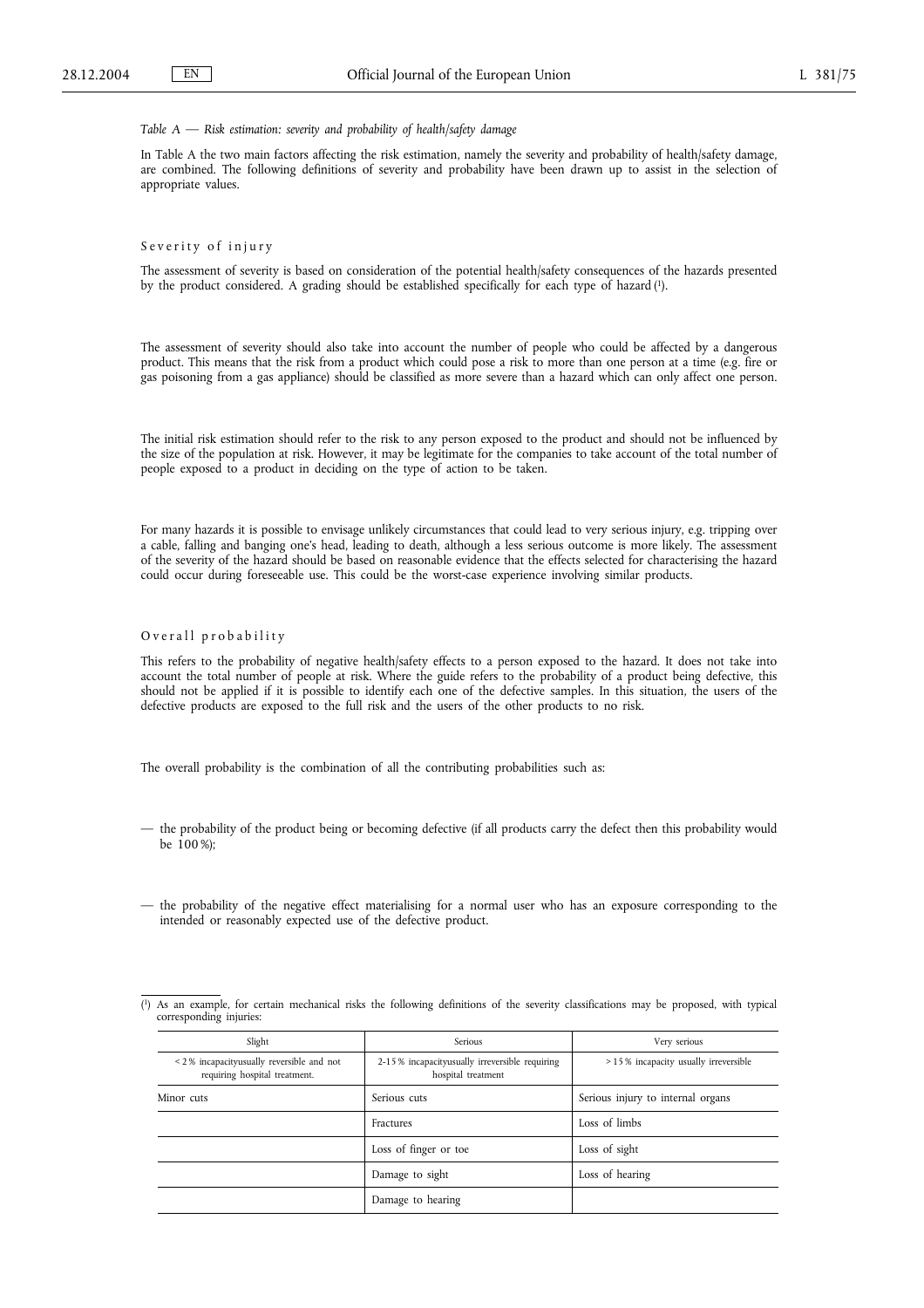|                                                                                      |                                                                                               |          | Probability of hazardous product |               |  |  |
|--------------------------------------------------------------------------------------|-----------------------------------------------------------------------------------------------|----------|----------------------------------|---------------|--|--|
| Overall probability of health/safety damage                                          |                                                                                               | 1 %      | 10%                              | 100%<br>(All) |  |  |
| Probability of health/safety damage<br>from regular exposure to hazardous<br>product | Hazard is always present and<br>health/safety damage is likely to<br>occur in foreseeable use | Medium   | High                             | Very high     |  |  |
|                                                                                      | Hazard may occur under one<br>improbable or two<br>possible<br>conditions                     | Low      | Medium                           | High          |  |  |
|                                                                                      | Hazard only occurs if several<br>improbable conditions are met                                | Very low | Low                              | Medium        |  |  |

These two probabilities are combined in the following table to give an overall probability which is entered into Table A.

Combining the severity and overall probability in Table A gives an estimation of the gravity of the risk. The accuracy of this assessment will depend upon the quality of the information available to the company. However, this assessment needs to be modified to take account of society's perception of the acceptability of the risk. Society accepts much higher risks in some circumstances such as motoring, than in others, such as children's toys. Table B is used to input this factor.

# *Table B — Grading of risk: type of person, knowledge of the risk and precautions*

Society accepts higher risks in some circumstances than in others. It is considered that the main factors affecting the level of risk are the vulnerability of the type of person affected and for non-vulnerable adults, the knowledge of the risk and the possibility of taking precautions against it.

## Vulnerable people

The type of person using a product should be taken into account. If the product is likely to be used by vulnerable people, the level of risk which should be notified should be set at a lower level. Two categories of vulnerable people are proposed below, with examples:

| Very vulnerable         | Vulnerable         |
|-------------------------|--------------------|
| Blind                   | Partially sighted  |
| Severely disabled       | Partially disabled |
| Very old                | Elderly            |
| Very young $($ 3 years) | Young (3-11 years) |

#### Normal adults

The adjustment of the seriousness of risk for non-vulnerable adults should only apply if the hazard is obvious and necessary for the function of the product. For non-vulnerable adults, the level of risk should be dependent on whether the hazard is obvious and whether the manufacturer has taken adequate care to make the product safe and to provide safeguards and warnings, especially if the hazard is not obvious. For example, if a product has adequate warnings and safeguards and the hazard is obvious, a high gravity of outcome may not be serious in terms of grading the risk (Table B), although some action may be needed to improve the safety of the product. Conversely, if the product does not have adequate safeguards and warnings, and the hazard is not obvious, a moderate gravity of outcome is serious in terms of grading the risk (Table B).